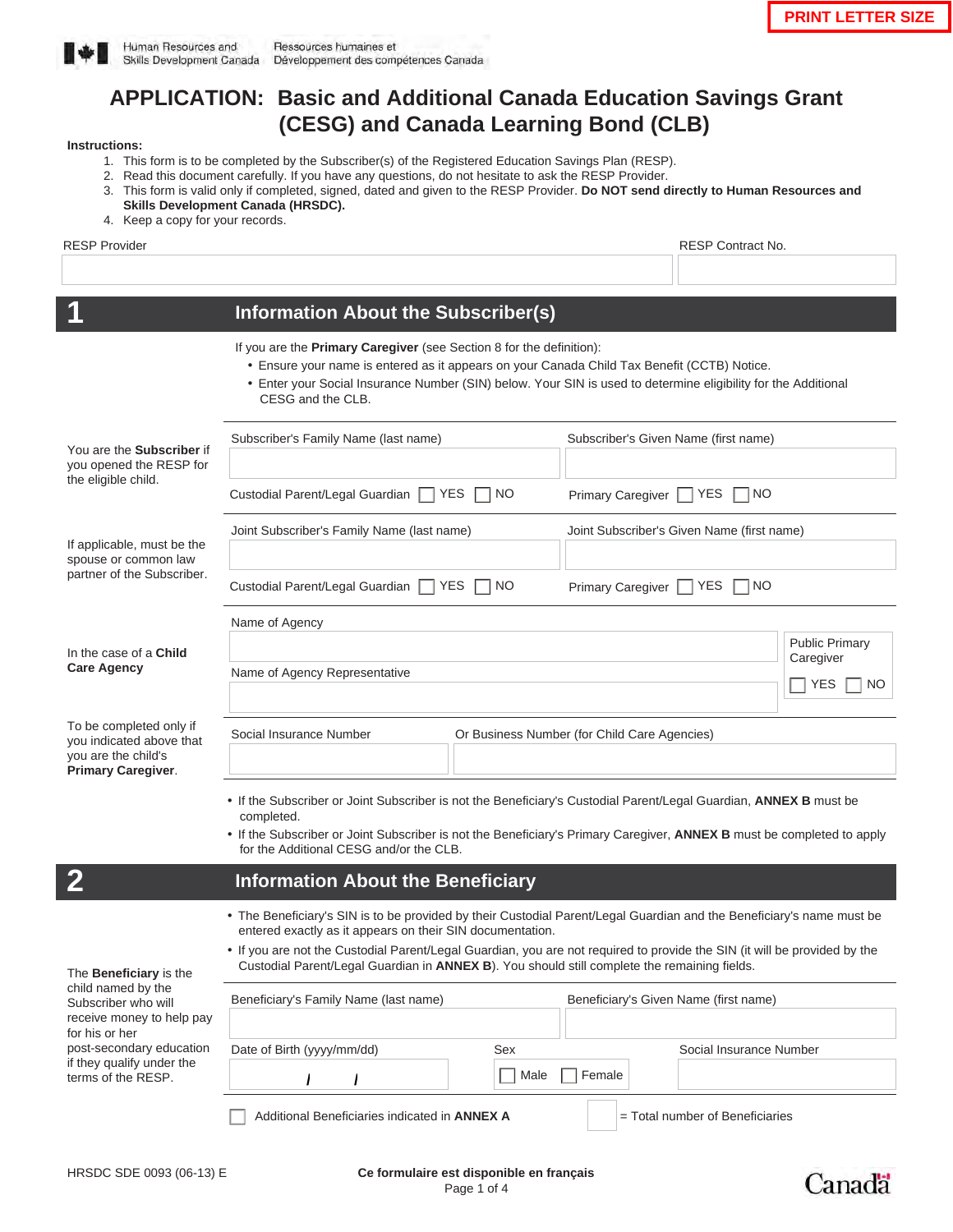This section explains the conditions under which the grants and bond will be paid into an RESP.

### **3 Conditions for Payment of the CESG and the CLB**

- 1. In order for the Basic and Additional CESG to be paid, the Beneficiary must be a resident in Canada at the time of each contribution to the RESP; and for a CLB to be paid, the Beneficiary must be a resident in Canada immediately before a CLB payment is made.
- 2. An Additional CESG and/or CLB may be paid only if the RESP has one Beneficiary or, if there is more than one, all Beneficiaries are siblings.
- 3. If the Beneficiary is 16 or 17, at least one of the following must have occurred in order for the Beneficiary to be eligible for the Basic and/or Additional CESG:
	- In any four years before the end of the year in which the Beneficiary turned 15, a total of at least \$100 per year must have been contributed to one or more RESPs in respect of the Beneficiary, and not withdrawn. **OR**
	- A total of at least \$2,000 must have been contributed to one or more RESPs in respect of the Beneficiary before the end of the year in which the Beneficiary turns 15, and not withdrawn.

#### **4 Payment of the Additional CESG and the CLB**

This section gives the option to **NOT** apply for the Additional CESG and/or the CLB. Reasons that you may not want to apply could include:

- 1. The RESP Provider does not offer all government grants and bond. The child will not receive the Additional
- CESG or the CLB if they are not offered by the RESP Provider. Be sure that you know which ones are offered. 2. The RESP has more than one Beneficiary and they are not all siblings, in which case the Additional CESG and

This section is optional and should **ONLY** be used if you **DO NOT** want to apply for all available

grants and bond.

You must read this section and sign to receive the grants and bond in this RESP.

*The use of singular (such as Beneficiary) also includes plural as the context requires.*

- CLB cannot be paid. 3. The CLB has already been requested for this child in another RESP. (CLB payments can only be made to one RESP at a given time.)
- 4. The Primary Caregiver does not want to share their adjusted family net income information, in which case the Additional CESG and CLB cannot be paid.

*Note that this section applies to all Beneficiaries listed on this form, including ANNEX A.*

**I DO NOT** want to apply for the **Additional CESG** in this RESP.

I **DO NOT** want to apply for the **CLB** in this RESP.

## **5 Declaration and Consent**

I authorize the RESP Provider to ask the Trustee to apply for the Additional CESG and/or Basic CESG and/or the CLB in respect of the Beneficiary.

I confirm that the Beneficiary listed in Section 2 (and those indicated in ANNEX A, if applicable) meets the residency requirements set out in Section 3 and agree to inform the RESP Provider if, at any time, there is a change in the Beneficiary's circumstances.

If I indicated in Section 1 that I am the Primary Caregiver of the Beneficiary:

- I confirm that I am this individual or the Public Primary Caregiver's authorized representative and I designate the RESP indicated in this document to receive in trust, any payments of the Additional CESG and/or CLB as applicable; and
- I understand that in order for a payment of the Additional CESG and the CLB to be made, my adjusted family net income will be verified with the Canada Revenue Agency (CRA) unless the Beneficiary is maintained by a department, agency or institution. My adjusted family net income information will be provided to HRSDC by the CRA.

If I indicated in Section 1 that I am the Custodial Parent/Legal Guardian of the Beneficiary, I confirm that I am this individual and I consent to the use and sharing of the Beneficiary's personal information.

I understand that the *Privacy Act* gives me (or my authorized representative) the right to access or request correction to my personal information and the Beneficiary's personal information (if applicable) kept in the government file.

I confirm that I have read and understood this document, including my privacy rights found in Section 6, and I have received a copy of this document, and I consent to the use and sharing of my personal information.

Subscriber's Signature Date (yyyy/mm/dd)

Joint Subscriber's Signature *(if applicable)* Date (yyyy/mm/dd)

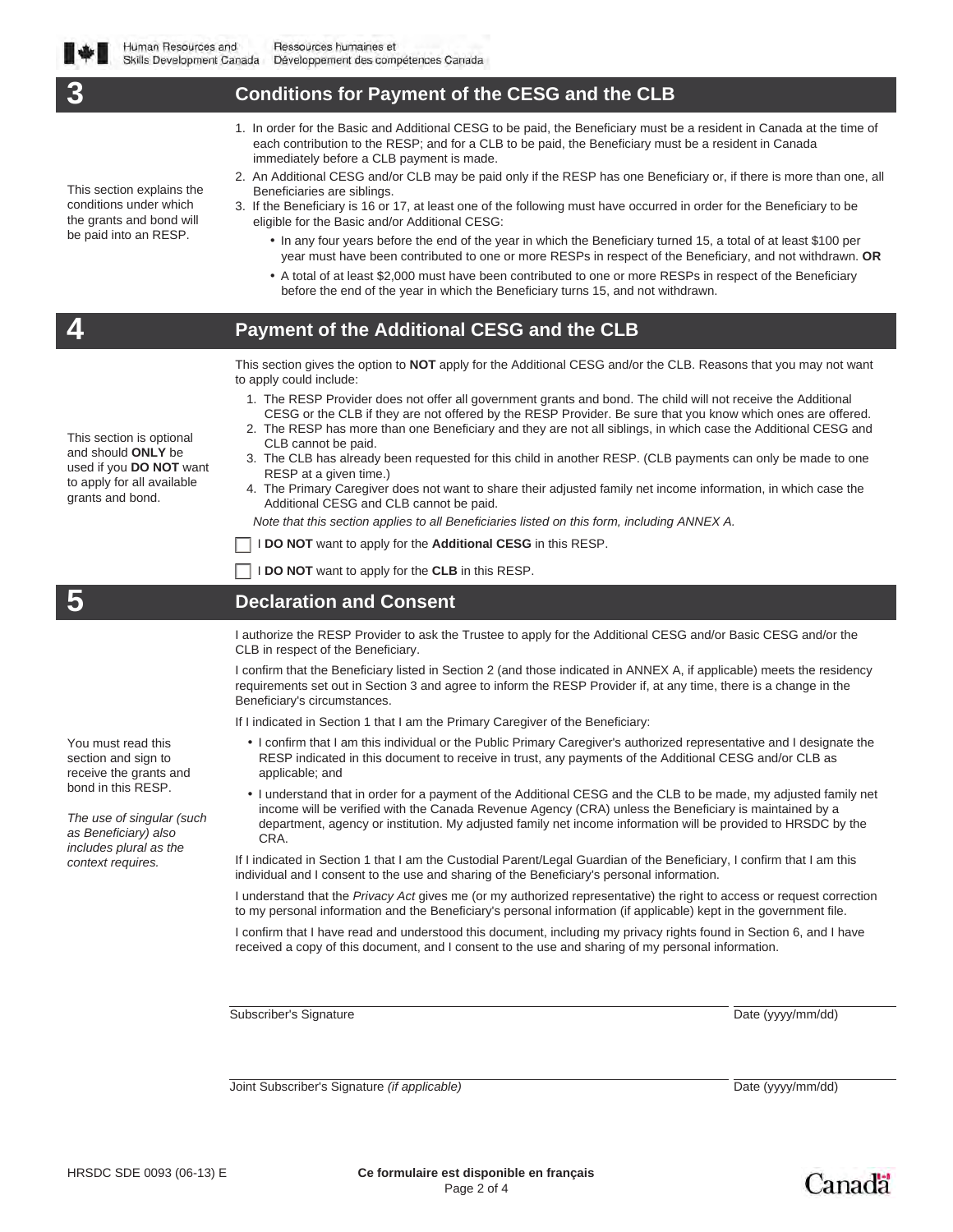## **6 Your Privacy Rights**

The authority of the Government of Canada to collect, share, and use personal information and other information included on this form for the purposes described below is provided under the *Department of Human Resources and Skills Development Act*, the *Canada Education Savings Act* and the *Income Tax Act*. Once under the control of Human Resources and Skills Development Canada (HRSDC), the information is administered in accordance with all applicable laws including the *Department of Human Resources and Skills Development Act*, the *Canada Education Savings Act* and the *Privacy Act*. Once under the control of the Canada Revenue Agency (CRA), that information is administered in accordance with all applicable laws including the *Privacy Act* and the *Income Tax Act*.

The information you provide is collected under the authority of the *Canada Education Savings Act* to determine the Beneficiary's eligibility for Additional CESG and/or Basic CESG and the CLB. The Social Insurance Number (SIN) is collected under the authority of the *Canada Education Savings Act* and in accordance with the Treasury Board Secretariat *Directive on Social Insurance Number*, which lists the Canada Education Savings Program (CESP) as an authorized user of the SIN. The Beneficiary's SIN is used as the primary identification field and the Primary Caregiver's SIN is used to determine eligibility for the Additional CESG and/or the CLB.

Participation in the CESP is voluntary. Refusal to provide personal information will result in HRSDC being unable to pay the Basic and/or Additional CESG nor the CLB to the Trustee in respect of the RESP Beneficiary.

The information you provide on this form may be used by and shared between HRSDC, the CRA, the RESP Provider, the Trustee and their agents for the administration of the *Canada Education Savings Act* and the *Income Tax Act*.

The information you provide may be used and/or disclosed for policy analysis, research and/or evaluation purposes. In order to conduct these activities, various sources of information under the custody and control of HRSDC may be linked. However, these additional uses and/or disclosures of your personal information will never result in an administrative decision being made about you.

You have the right to the protection of, and access to, your personal information, which is described in Personal Information Banks "HRSDC PPU 506" and "HRSDC PPU 390" of HRSDC. The data banks use the Beneficiary's SIN as the primary identification field. Instructions for obtaining this information are outlined in the government publication entitled *Info Source*, which is available at the following web address: http://www.infosource.gc.ca. *Info Source* may also be accessed online at any Service Canada Centre.

## **7 Available Provincial Grants**

Ask your RESP Provider which Provincial Grants they offer.

This section explains why your information is collected and how it is used, shared and protected. It also explains how you can access your personal information.

> **Alberta:** If the Beneficiary's Parent or Legal Guardian is a resident of Alberta at the time the child turns an eligible grant age or at the time of application, you may be eligible for the Alberta Centennial Education Savings (ACES) Plan Grants by completing an ACES Plan Grant application form.

**Saskatchewan:** If the Beneficiary is a resident of Saskatchewan, you can apply for the Saskatchewan Advantage Grant for Education Savings (SAGES) by completing **ANNEX C** of this form.

> **Where to get more information about the Canada Education Savings Program: Phone:** 1 888 276-3624 / 1 800 465-7735 for TTY users only **E-mail: cesp-pcee@hrsdc-rhdcc.gc.ca Internet: www.hrsdc.ca**